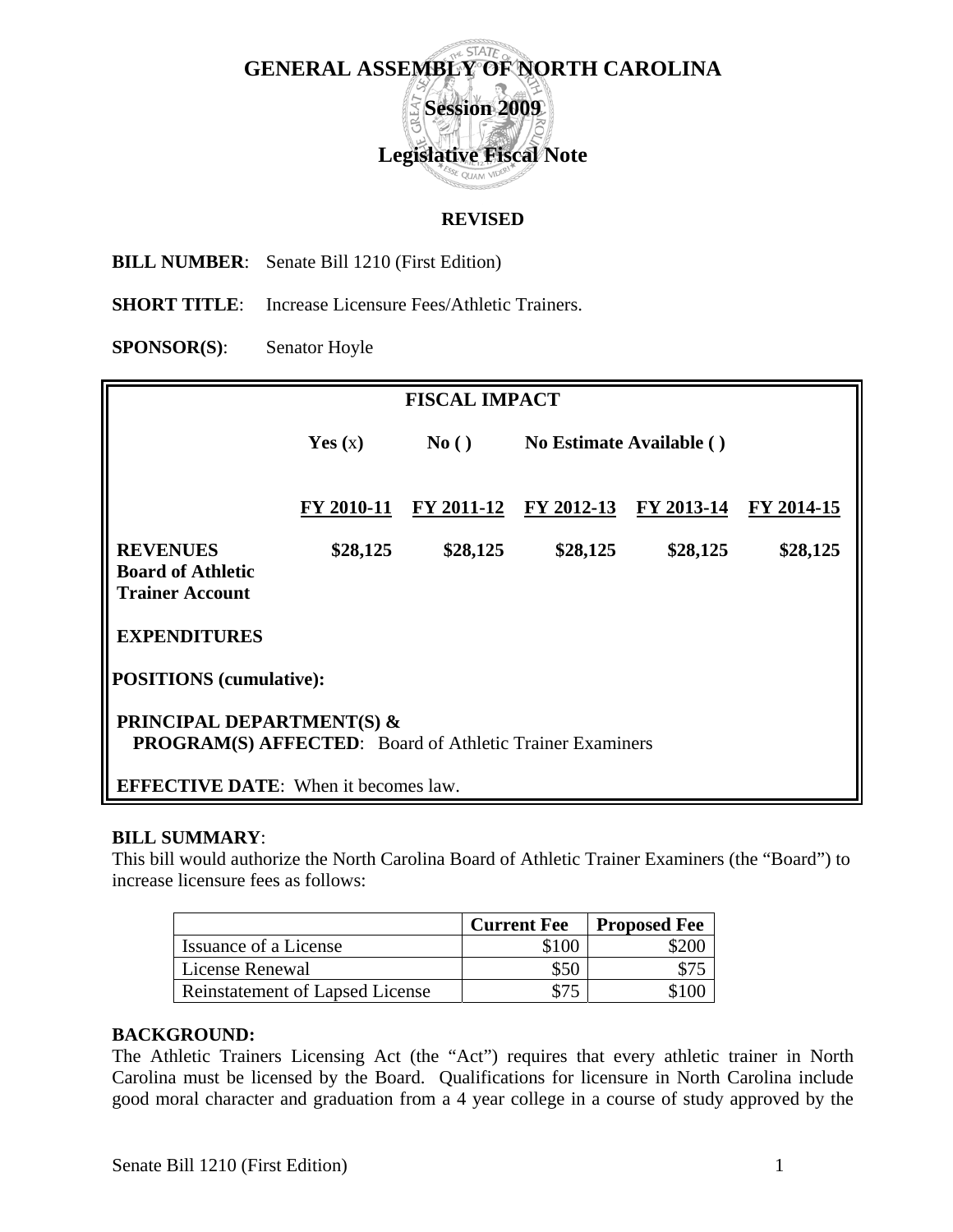Board. In addition, a candidate must pass the examination administered by the National Athletics Trainers' Association Board of Certification. Candidates must then file a written application with the Board and pay an application fee to receive licensure. Athletic trainers must then renew their license annually and pay a renewal fee.

The Board determines the standards for both receiving and renewing licenses. In addition, the Board is authorized to take disciplinary action against a licensee. Disciplinary matters often require investigation by the Board.

All fees payable to the Board are deposited in the Board's account and are used to pay for all of the expenses incurred in carrying out the Act. The fees set forth in the Act have not changed since the Act became law in 1997.

## **ASSUMPTIONS AND METHODOLOGY**:

I. Current Situation

In 2009, the Board received approximately \$60,000 in revenue from fees. In addition, it currently spends approximately \$60,000 per year in administering the Act.

The number of licensees has recently fallen which is expected to result in a \$10,000 reduction in fee collection. The number of athletic trainers has fallen statewide primarily due to budget reductions at educational institutions. The Board is currently projecting license fees and associated revenue for 2010 as follows:

|                      | <b>Number</b> | Fee   | Total    |
|----------------------|---------------|-------|----------|
| License Issuance     | 70            | \$100 | \$7,000  |
| License Renewals     | 840           | \$50  | \$42,000 |
| Reinstatements       | 5             | \$75  | \$375    |
| <b>Expected 2010</b> |               |       |          |
| <b>Revenue</b>       |               |       | \$49,375 |

II. Increase in Revenue

We expect that the proposed fee increase will increase revenue as follows:

|                 | <b>Number</b> | <b>Fee Increase</b> | Total    |
|-----------------|---------------|---------------------|----------|
| License         |               |                     |          |
| <b>Issuance</b> | 70            | \$100               | \$7,000  |
| License         |               |                     |          |
| Renewals        | 840           | \$25                | \$21,000 |
| Reinstatements  | 5             | \$25                | \$125    |
| Total           |               |                     | \$28,125 |